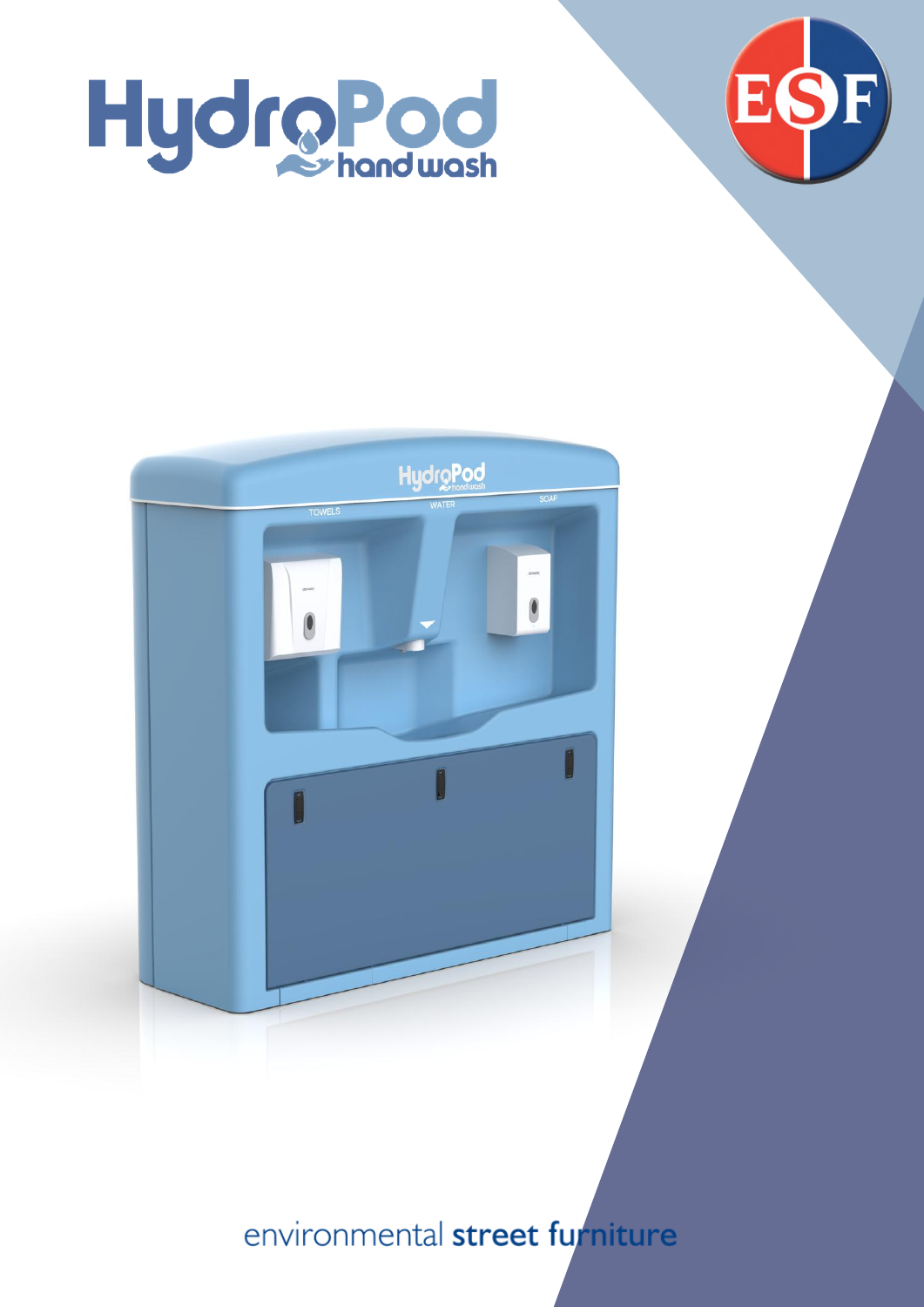# Hydro Pod<br>HAND WASH STATION

# **Main Features**

- Programmable sensor tap so run time can be adjusted
- Flow rate can be adjusted to suit a more eco friendly or user luxury station
- Water tanks on dollies for easy transport
- Water tanks are easily distinguished by colour when filling and emptying
- Self-priming diaphragm pump requires no setup, simply place the hose into the water tank and turn the power on
- Water filter provides clean water that is easily maintained with a screwable top.
- Polycarbonate screen, vandal resistant
- Designed ceiling ensures water runoff is not over the entrance and exit of the pod
- Moulded glass reinforced plastic, with anti bacterial gel coat to keep hygiene at the fore front
- Bulk refill soap dispenser large hand towel dispenser minimises station up keep.
- Bin located under the towel dispenser reduces mess and keeps the station vandal proof.
- Our sink and dispenser heights comply with wheelchair regulations.
- Angled sink allows the station to be easily cleaned but also reduces  $\bullet$ splash.
- Centralised sink for easy access to the soap and paper towels.
- Commando socket ensures safety when plugging and unplugging the station from mains.
- Back up battery with charger will keep the station running even if the mains electricity trips.
- Lighting with PIR sensor keeps the pod eco-friendly whilst lighting up the insides in low lighting conditions.
- Secure but easy access of electrics for maintenance ensures replacement of parts is quick.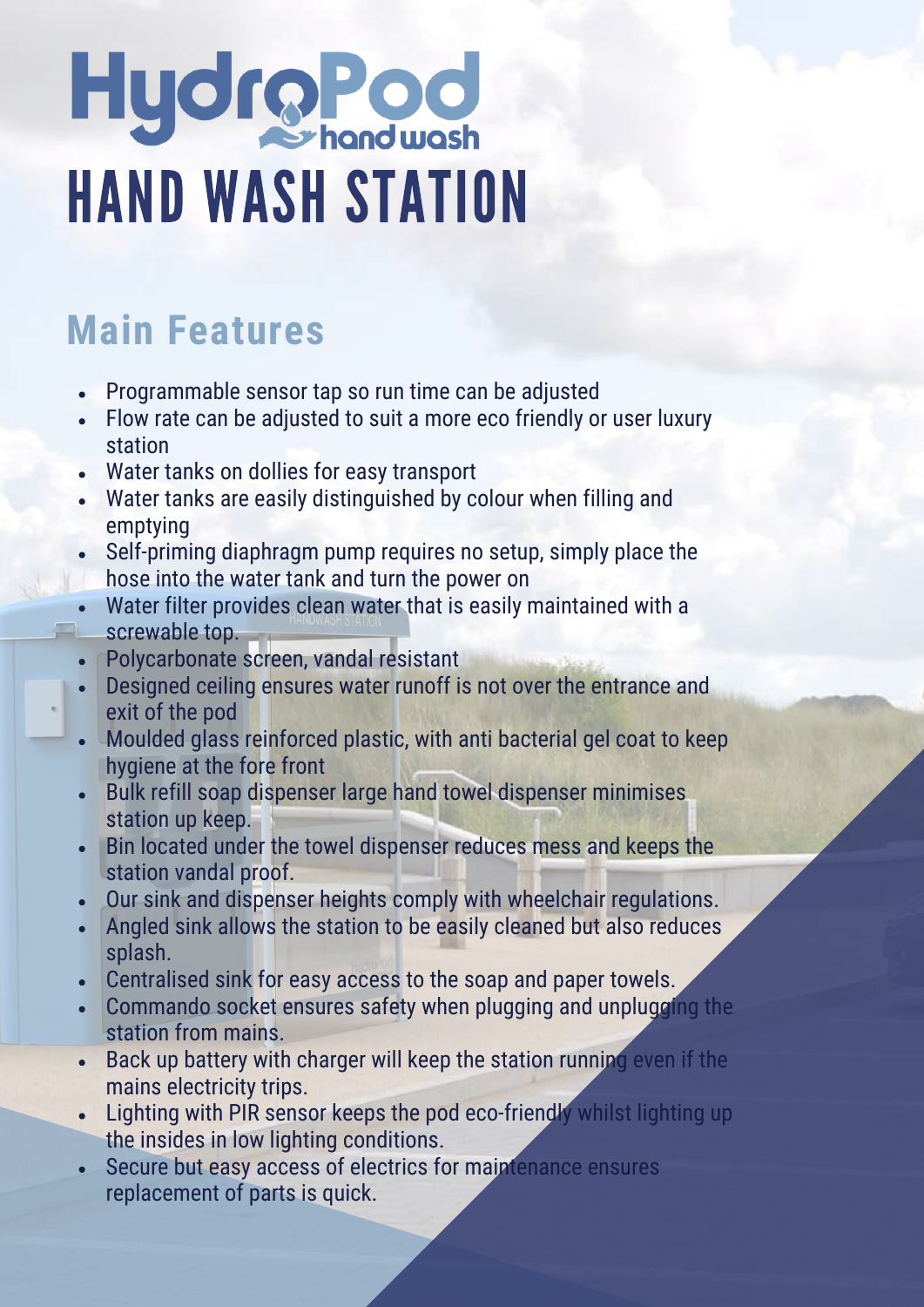

# **KEY BENEFITS**

- $\bullet$ Touch less system
- Wheelchair accessible  $\tilde{\bullet}$
- Sustainable  $\bullet$
- $\bullet$ **Eco friendly**
- Easy clean  $\bullet$
- Can be mains or standalone operated  $\bullet$
- $\bullet$ Cost effective
- Anti bacterial gel coat  $\bullet$
- Indoors or outdoors option  $\bullet$
- $\bullet$ Colour customisation
- Advertisement placement  $\bullet$
- Does not use expensive hand sanitiser gel  $\bullet$

### **SPECIFICATIONS**

### **Size**

220cm (H) x 150cm (W) x 150cm (D)

### Colour